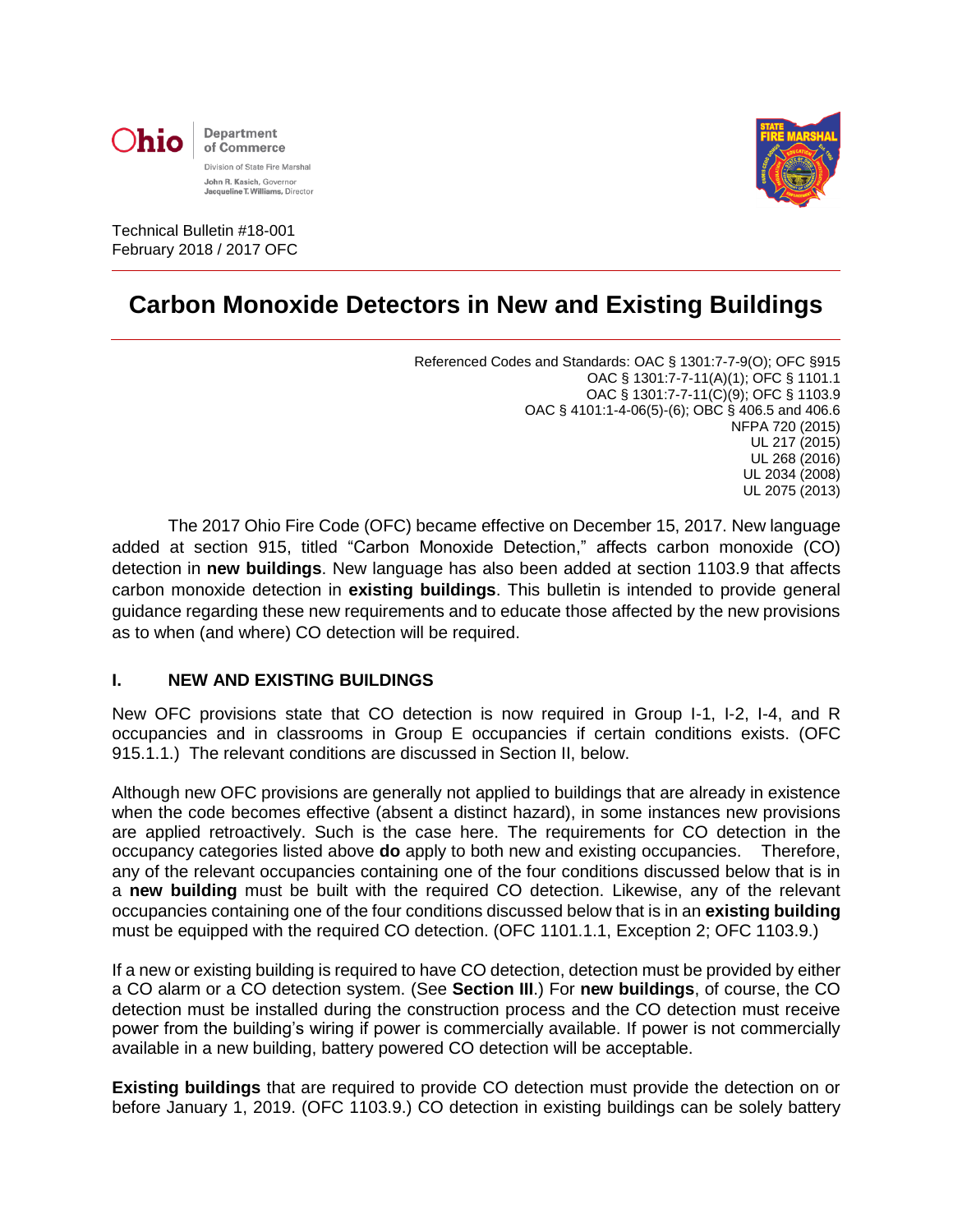operated regardless of whether or not commercial power is available for the building. This allowance for battery operation does not apply to new buildings unless commercial power is not available. This language was added for existing buildings to avoid any costly upgrade or retrofit of an already existing system.

# **II. CONDITIONS REQUIRING CO DETECTION**

 $\overline{\phantom{a}}$ 

In determining whether CO detection is required, an interested party must first determine whether they have one of the relevant occupancies (I-1, I-2, I-4, R or Classroom in E). If yes, the next question becomes whether any sleeping unit, dwelling unit, or classroom has any of the following relevant conditions which now require CO detection.

- 1. First, CO detection is now required in any dwelling unit, sleeping unit, or classroom that contains a fuel burning appliance or a fuel-burning fireplace. (See OFC § 915.1.2.)
- 2. Second, CO detection is now required in any dwelling unit, sleeping unit or classroom that is served by a fuel-burning, forced-air furnace. (See OFC § 915.1.3.) However, an exception exists for any dwelling unit, sleeping unit, or classroom that is served by a fuelburning, forced-air furnace where the first room or area served by each main duct leaving the furnace has CO detection AND the CO alarm signals are automatically transmitted to an approved location. Where the first room or area served has CO detection and the alarm automatically transmits, CO detection is NOT required in the dwelling unit, sleeping unit or classroom also served by that same fuel-burning, forced-air furnace. If, however, the first room or area served does not have CO detection or the alarm does not automatically transmit, CO detection IS required in any dwelling unit, sleeping unit or classroom also served by that same fuel-burning, forced-air furnace.
- 3. The third condition where CO detection is now required states that CO detection must be provided in any dwelling unit, sleeping unit or classroom that is located in a building that contains a fuel-burning appliance or fuel-burning fireplace. (See OFC § 915.1.4.) There are two exceptions to this general rule. The first exception states that if a building contains a fuel-burning appliance or fireplace, but there are no communicating openings between the appliance or fireplace and the dwelling unit, sleeping unit, or classroom, then the dwelling unit, sleeping unit, or classroom does not have to have CO detection. The second exception states that CO detection is not required in dwelling units, sleeping units, or classrooms that are in a building that contains a fuel-burning appliance or fuel-burning fireplace IF CO detection is provided in one of two locations: a) an approved location between the appliance or fireplace and the affected unit or room, or b) on the ceiling of the room containing the appliance or fireplace.
- 4. Finally, the fourth condition where CO detection is now required, states that CO detection must be provided in any dwelling unit, sleeping unit, or classroom that is located in a building with an attached private garage.<sup>1</sup> (See OFC § 915.1.5.) This requirement, however, also has exceptions. A dwelling unit, sleeping unit, or classroom that is located in a building with an attached private garage is not required to have CO detection if any of the following apply: a) there are no communicating openings between the private garage

<sup>1</sup> **Please note**: for the purposes of this rule "attached private garage" does NOT mean an open parking garage complying with section 406.5 of the Ohio Building Code or an enclosed parking garage complying with section 406.6 of the Ohio Building Code.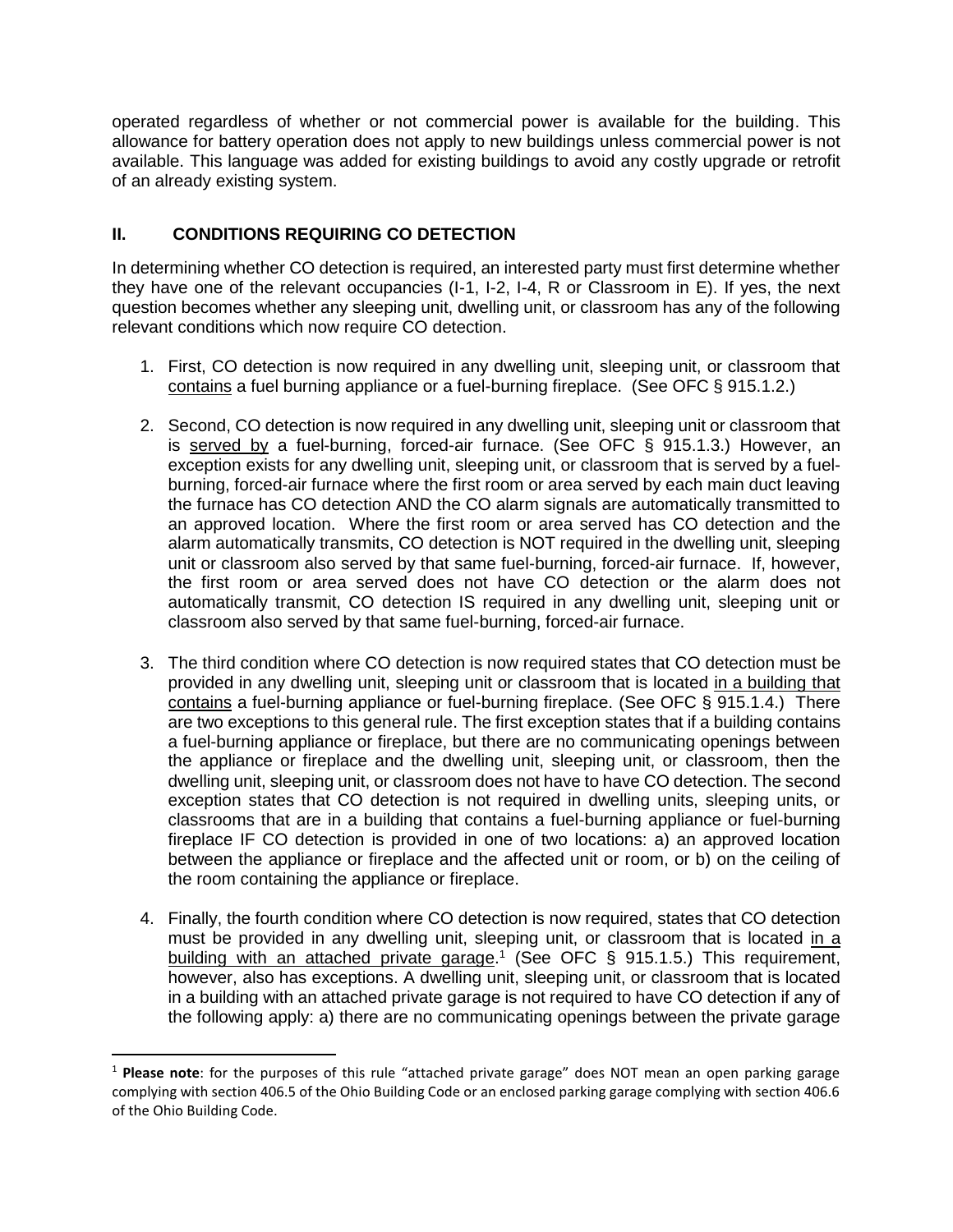and the dwelling unit, sleeping unit or classroom; b) the dwelling unit, sleeping unit, or classroom is located more than one story above or below the private garage; c) the private garage connects to the building through an open-ended corridor; or d) CO detection is provided in an approved location between openings to the private garage and the dwelling unit, sleeping unit or classroom.

If any of the affected occupancies have any of the 4 conditions listed above, and none of the exceptions apply, CO detection is now required in the affected dwelling units, sleeping units and classrooms. Please see **Section IV. Locations**, for a discussion regarding where the detectors have to be placed.

# **III. TYPES OF DETECTION REQUIRED**

If carbon monoxide detection is required, it must be provided by either a CO alarm or a CO detection system. (See OFC § 915.3.) The new code provisions set forth specific parameters that each must meet.

**If CO alarms are utilized** (see OFC § 915.4), the alarms must be listed in accordance with UL 2034 (2008) and must receive their primary power from the building wiring if the wiring is served from a commercial source. In the event of an interruption of primary power, the alarms must receive backup power from a battery. Wiring for the alarms must be permanent and cannot have a disconnecting switch other than what might be required for overcurrent protection.

If a building does not have commercial power (or if the building was an existing building before December 15, 2017), a battery powered CO alarm is acceptable.

Combination CO/smoke alarms are also an acceptable alternative to alarms that are solely CO alarms. Combination alarms must be listed in accordance with UL 2034 (2008) and UL 217 (2015). If the combination alarm is not so listed, it is not acceptable.

**If CO detection systems are utilized** (see OFC § 915.5), the systems must comply with NFPA 720 (2015) and must be listed in accordance with UL 2075 (2013). However, in the event of a conflict, CO detectors shall be installed in locations specified in this rule (as discussed below), rather than as set forth in NFPA 720 (2015).

Combination CO/smoke detectors are acceptable for installation in CO detection systems IF they are listed in accordance with UL 2075 (2013) and UL 268 (2016). If a combination alarm is not so listed, it is not acceptable.

# **IV. LOCATIONS WHERE CO DETECTION MUST BE INSTALLED**

If CO detection is required, the new OFC provisions require the detection to be installed in specified locations, as follows:

### **Dwelling Units** (See OFC § 915.2.1.)

If a dwelling unit is required to have CO detection, the detection has to be installed in the dwelling unit outside of each separate sleeping area in the immediate vicinity of the bedrooms.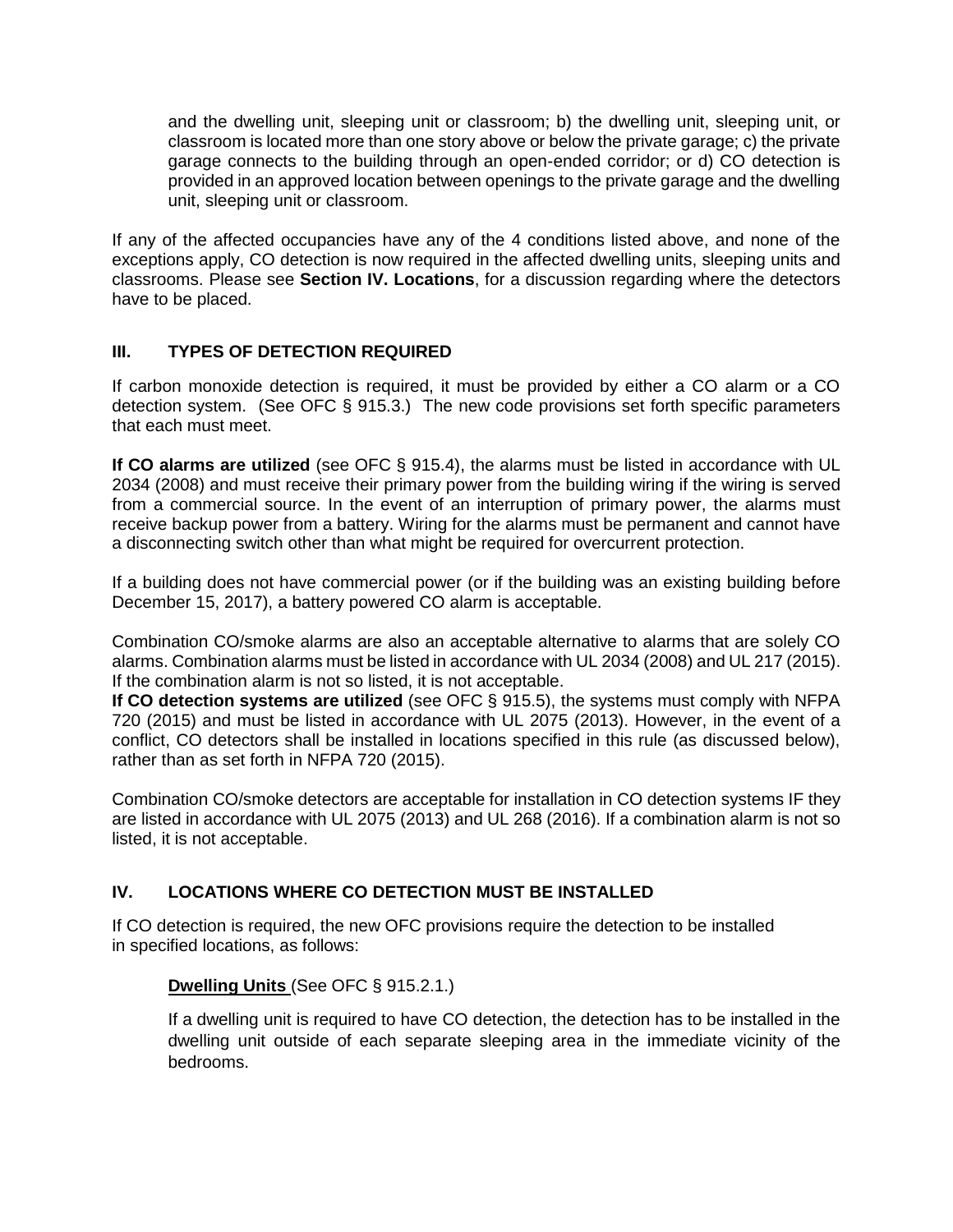If a fuel-burning appliance is located within a bedroom or its attached bathroom, the detection must be installed within the bedroom.

### **Sleeping Units** (See OFC § 915.2.2.)

If a sleeping unit is required to have CO detection the detection must be installed in the sleeping unit.

The only exception to this provision is where the sleeping unit or its attached bathroom does not contain a fuel-burning appliance and is not served by a forced air furnace. If the sleeping unit or its attached bathroom does not contain a fuel-burning appliance and are not served by a forced air furnace the CO detection can be installed outside of each separate sleeping area in the immediate vicinity of the sleeping unit. If the sleeping unit or an attached bathroom does contain a fuel-burning appliance or is served by a forced air furnace, the CO detection will have to be located in the sleeping unit.

### **Classrooms in Group E** (See OFC § 915.2.3.)

If a classroom is required to have CO detection, the detection must be installed in the classroom. Unless the occupant load is 30 or less, alarm signals must be automatically transmitted to an on-site location that is staffed by school personnel. If the occupant load is 30 or less, the signal does not have to automatically transmitted. If the occupant load is over 30, automatic transmission is required.

### **V. MAINTENANCE**

CO alarms and CO detection systems must be maintained in accordance with NFPA 720 (2015). If an alarm or a detector becomes inoperable or begins producing end-of-life signals, it must be replaced. (See OFC § 915.6.)

This Technical Bulletin is intended only as an informational tool. Affected individuals and code enforcement officials should consult their legal advisor to determine specific requirements, their applicability, and courses of action that should be taken to ensure compliance with all applicable requirements and standards.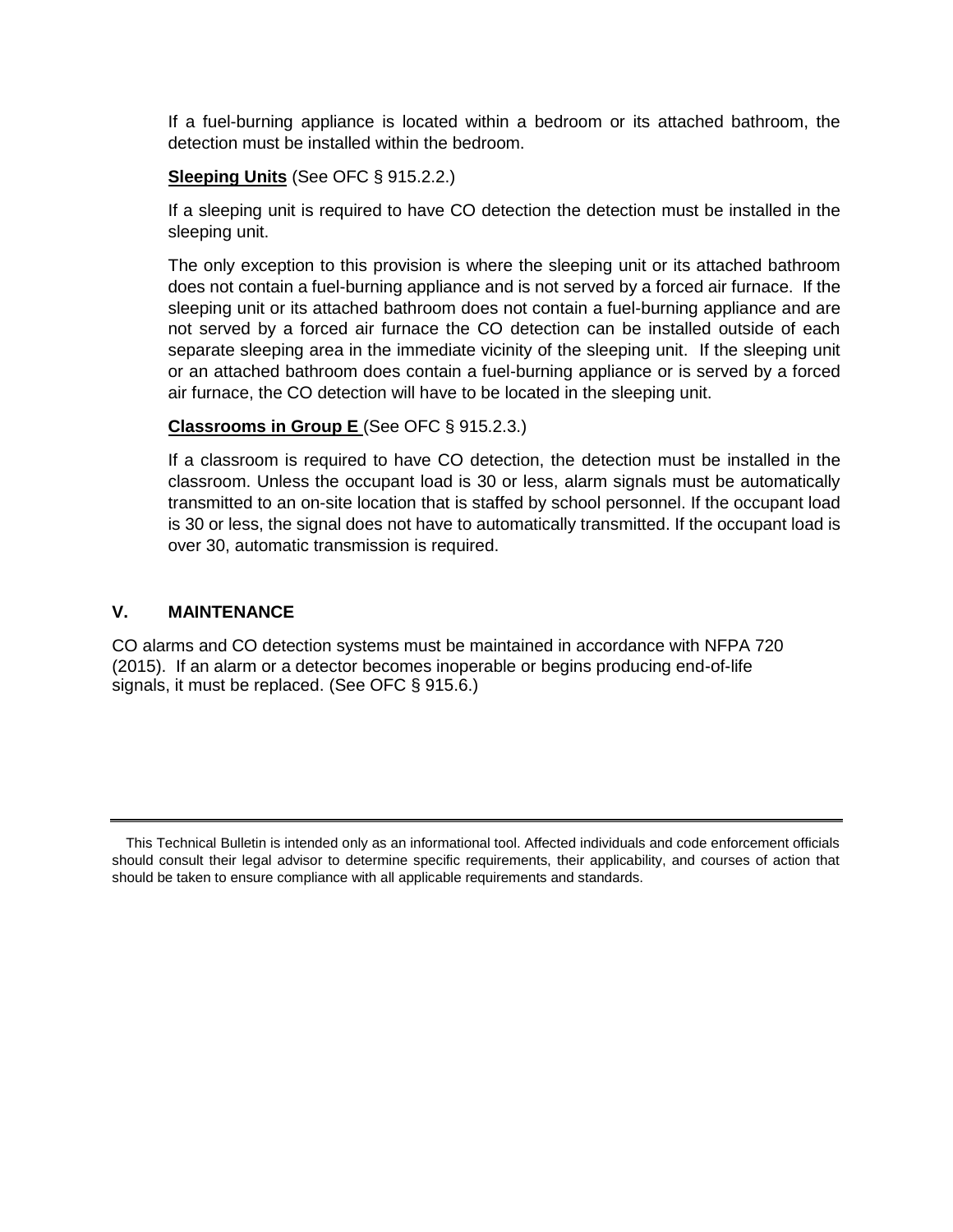# **DETERMINING IF CO DETECTION IS REQUIRED**

# **Question 1: Am I in a relevant occupancy (I-1, I-2, I-4, R occupancy or in a Classroom in an E occupancy)?**

NO: CO detection requirements are not applicable

YES: Go to Question 2

### **Question 2: Is one of the following relevant conditions present?**

- A dwelling unit, sleeping unit or classroom contains a fuel-burning appliance/fireplace
- A dwelling unit, sleeping unit or classroom is served by a fuel-burning forced air furnace
- A dwelling unit, sleeping unit or classroom is in a building that contains a fuelburning appliance/fireplace
- A dwelling unit, sleeping unit or classroom is in a building that contains an attached private garage

NO: CO detection requirements are not applicable

YES: Go to Question 3

### **Question 3: Is there an applicable exception?**

• For a unit or room that contains a fuel-burning appliance/fireplace:

– There are no exceptions; CO is required

- For a unit or room that is served by a fuel-burning forced air furnace:
	- Does the first area served by each main duct have CO detection and is the detection automatically transmitted to an approved location?

NO: CO is required

YES: CO is not required

- For a unit or room that is in a building that contains a fuel-burning appliance/fireplace:
	- Are there any communicating openings between the unit or room and the appliance or fireplace?

NO: CO is not required

YES: CO is required

– Is there CO detection in an approved location between the room or unit and the appliance or fireplace, OR is there CO detection on the ceiling of the room where the appliance or fireplace is located?

NO: CO is required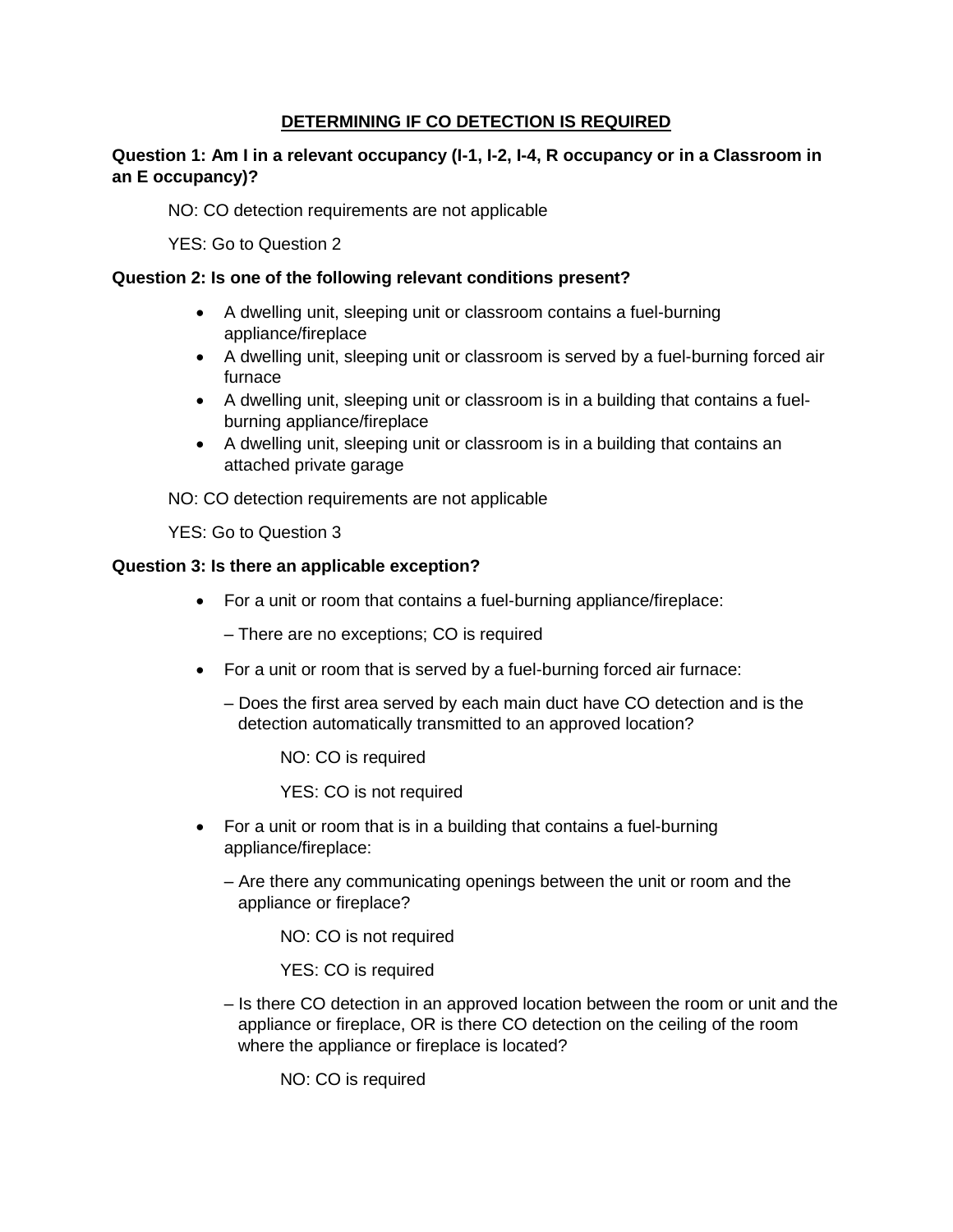YES: CO is not required

• For a unit or room that is in a building that contains an attached private garage:

– Are there any communicating opening between the appliance/fireplace and the unit or room?

NO: CO not is required

YES: CO is required

– Is the unit or room more than one-story above or below the garage?

NO: CO is required

YES: CO is not required

– Is the garage connected to the building through an open-ended corridor?

NO: CO is required

YES: CO is not required

– Is there CO detection in an approved location between garage openings and the unit or room?

NO: CO is required

YES: CO is not required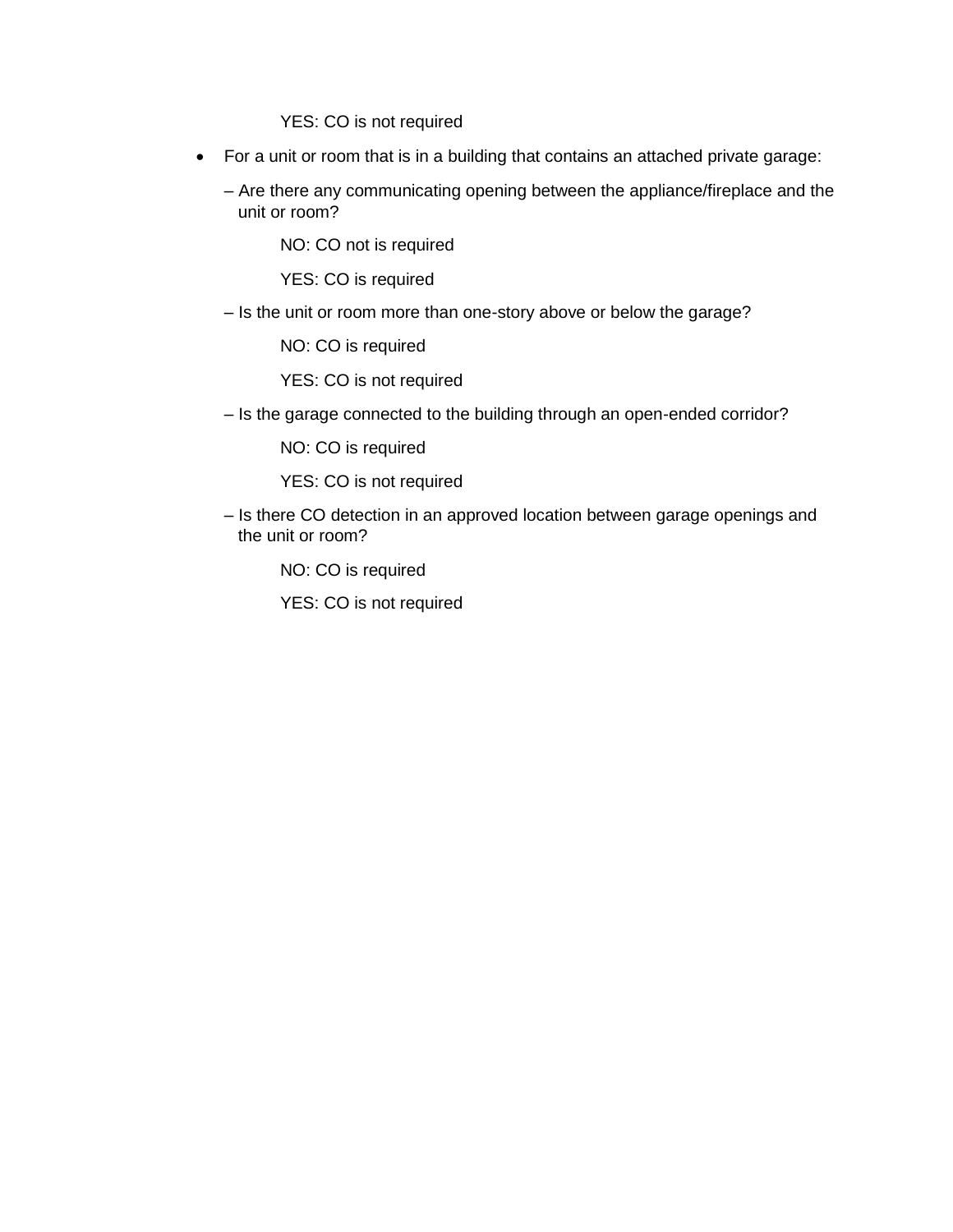# **REQUIRED CARBON MONIXIDE DETECTION UNDER 2017 OFC §§ 320, 1103.9**

Is inspector in a relevant occupancy (I-1, I-2, I-4, R occupancy or in a classroom in an E occupancy)? If yes, CO will be required if any one or more of the following **four relevant conditions** is present and none of the exceptions apply

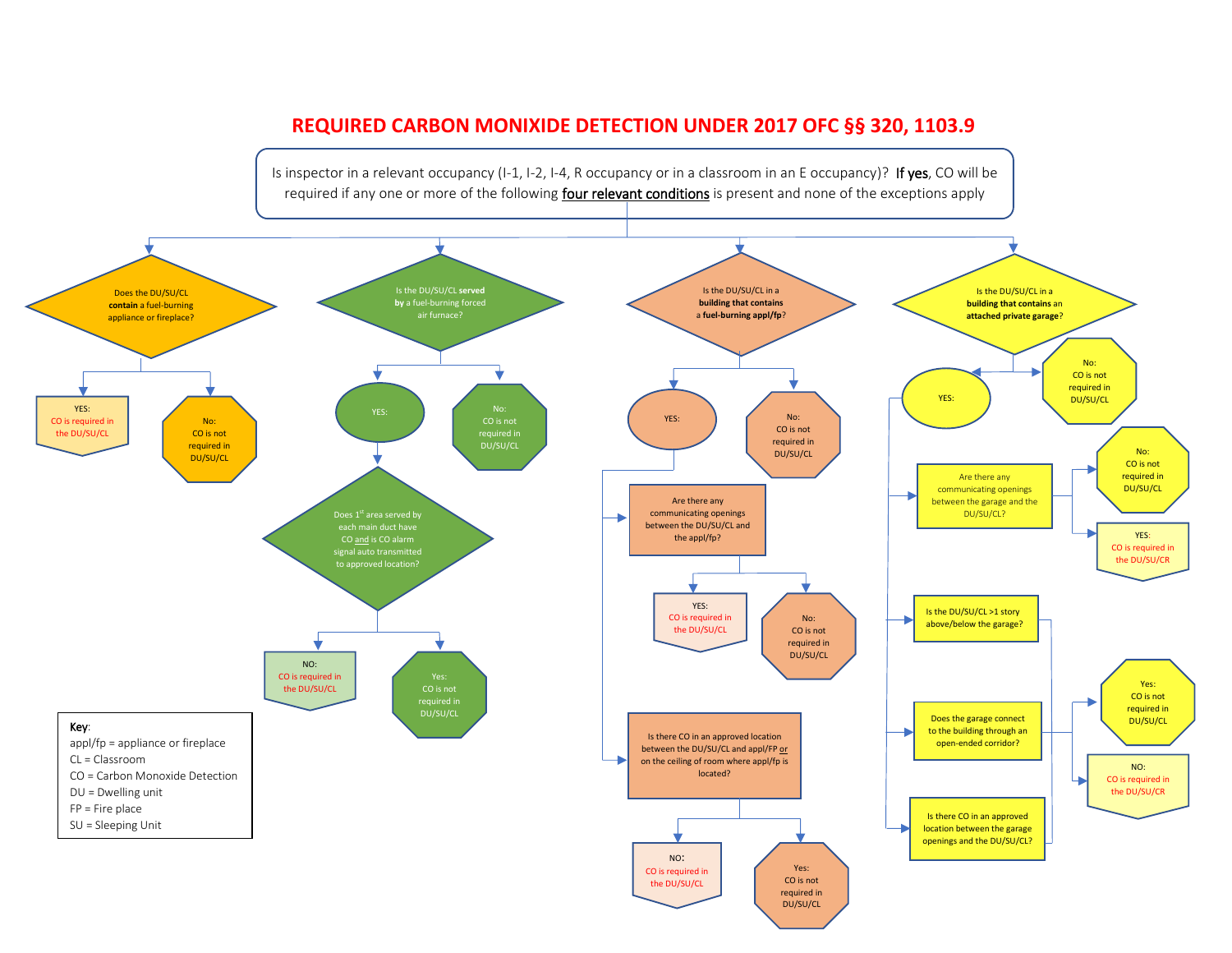

NOTE: This flow chart only outlines CO requirements pursuant to OFC sections 320 and 1103.9; CO may be required under other OFC provisions / when other conditions are present. In addition, even if CO is not required under these provisions, CO can be installed.

NOTE: Compliance with the above CO requirements does not ensure building safety; all applicable OFC/OBC rules must be complied with.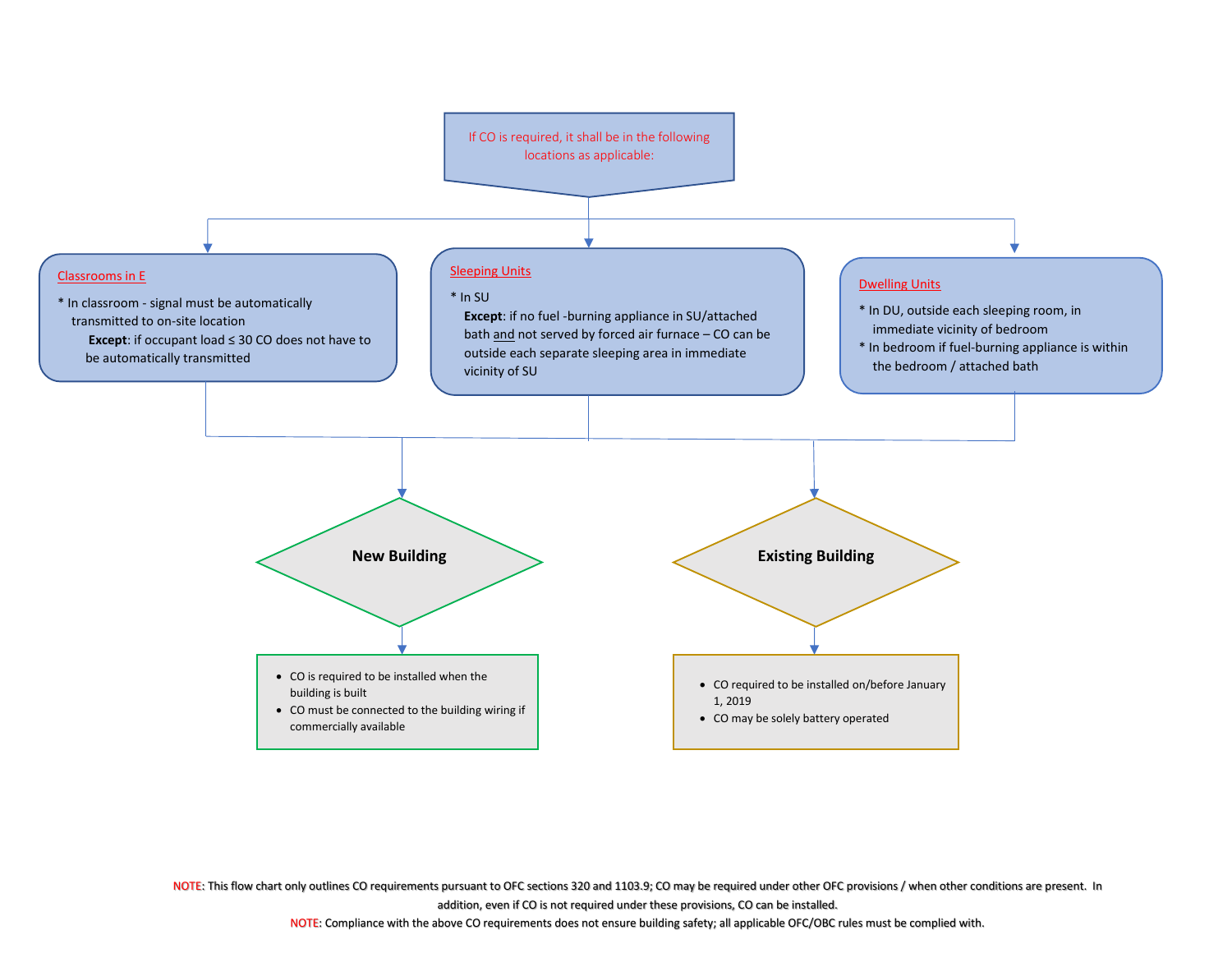#### **1301:7-7-09 Fire protection systems.**

#### (O) **Section 915 Carbon monoxide detection**

(1) **915.1 General.** Carbon monoxide detection shall be installed in new buildings in accordance with *paragraphs* (O)(1)(a)(915.1.1) *to* (O)(6)(915.6) *of this rule*. Carbon monoxide detection shall be installed in existing buildings in accordance with *paragraph*  (C)(9)(1103.9) *of rule 1301:7-7-11 of the Administrative Code*.

(a) **915.1.1 Where required.** Carbon monoxide detection shall be provided in Group I-1, I-2, I-4 and R occupancies and in classrooms in Group E occupancies in the locations specified in *paragraph* (O)(2)(915.2) *of this rule* where any of the conditions in *paragraphs*  $(O)(1)(b)(915.1.2)$ *to* (O)(1)(f)(915.1.6) *of this rule* exist.

(b) **915.1.2 Fuel-burning appliances and fuelburning fireplaces.** Carbon monoxide detection shall be provided in dwelling units, sleeping units and classrooms that contain a fuel-burning appliance or a fuel-burning fireplace.

(c**) 915.1.3 Forced-air furnaces.** Carbon monoxide detection shall be provided in dwelling units, sleeping units and classrooms served by a fuel-burning, forced-air furnace.

**Exception:** Carbon monoxide detection shall not be required in dwelling units, sleeping units and classrooms where carbon monoxide detection is provided in the first room or area served by each main duct leaving the furnace, and the carbon monoxide alarm signals are automatically transmitted to an approved location.

(d) **915.1.4 Fuel-burning appliances outside of dwelling units, sleeping units and classrooms.**  Carbon monoxide detection shall be provided in dwelling units, sleeping units and classrooms located in buildings that contain fuel burning appliance or fuel-burning fireplaces.

#### **Exceptions:**

1. Carbon monoxide detection shall not be required in dwelling units, sleeping units and classrooms where there are no communicating openings between the fuelburning appliance or fuel-burning fireplace and the dwelling unit, sleeping unit or classroom.

2. Carbon monoxide detection shall not be required in dwelling units, sleeping units and classrooms where carbon monoxide detection is provided in one of the following locations:

2.1. In an approved location between the fuel-burning appliance or fuel-burning fireplace and the dwelling unit, sleeping unit or classroom.

2.2. On the ceiling of the room containing the fuel-burning appliance or fuel-burning fireplace.

(e) **915.1.5 Private garages.** Carbon monoxide detection shall be provided in dwelling units, sleeping units and classrooms in buildings with attached private garages.

#### **Exceptions:**

1. Carbon monoxide detection shall not be required where there are no communicating openings between the private garage and the dwelling unit, sleeping unit or classroom.

2. Carbon monoxide detection shall not be required in dwelling units, sleeping units and classrooms located more than one story above or below a private garage.

3. Carbon monoxide detection shall not be required where the private garage connects to the building through an open-ended corridor.

4. Where carbon monoxide detection is provided in an approved location between openings to a private garage and dwelling units, sleeping units or classrooms, carbon monoxide detection shall not be required in the dwelling units, sleeping units or classrooms.

(f) **915.1.6 Exempt garages.** For determining compliance with *paragraph* (O)(1)(e)(915.1.5) *of this rule*, an open parking garage complying with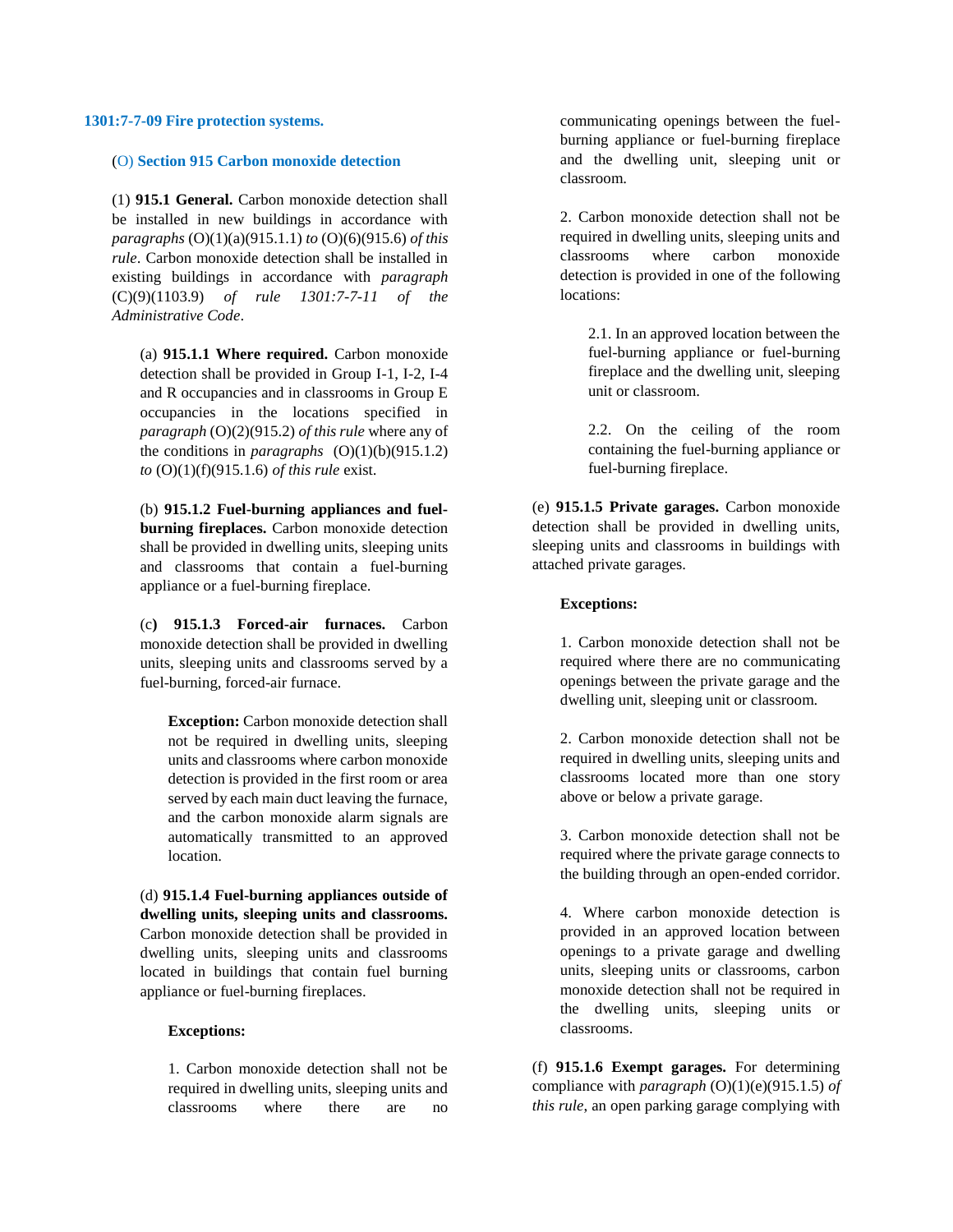Section 406.5 of the *building code as listed in rule 1301:7-7-80 of the Administrative Code* or an enclosed parking garage complying with Section 406.6 of the *building code as listed in rule 1301:7-7-80 of the Administrative Code* shall not be considered a private garage.

(2) **915.2 Locations.** Where required by *paragraph*  (O)(1)(a)(915.1.1) *of this rule*, carbon monoxide detection shall be installed in the locations specified in *paragraphs* (O)(2)(a)(915.2.1) *to* (O)(2)(c)(915.2.3) *of this rule*.

(a) **915.2.1 Dwelling units.** Carbon monoxide detection shall be installed in dwelling units outside of each separate sleeping area in the immediate vicinity of the bedrooms. Where a fuel-burning appliance is located within a bedroom or its attached bathroom, carbon monoxide detection shall be installed within the bedroom.

(b) **915.2.2 Sleeping units.** Carbon monoxide detection shall be installed in sleeping units.

**Exception:** Carbon monoxide detection shall be allowed to be installed outside of each separate sleeping area in the immediate vicinity of the sleeping unit where the sleeping unit or its attached bathroom does not contain a fuel burning appliance and is not served by a forced air furnace.

(c) **915.2.3 Group E occupancies.** Carbon monoxide detection shall be installed in classrooms in Group E occupancies. Carbon monoxide alarm signals shall be automatically transmitted to an on -site location that is staffed by school personnel.

**Exception:** Carbon monoxide alarm signals shall not be required to be automatically transmitted to an on -site location that is staffed by school personnel in Group E occupancies with an occupant load of 30 or less.

(3) **915.3 Detection equipment.** Carbon monoxide detection required by *paragraphs* (O)(1)(915.1) *to*  (O)(2)(c)(915.2.3) *of this rule* shall be provided by carbon monoxide alarms complying with *paragraph*  (O)(4)(915.4) *of this rule* or carbon monoxide

detection systems complying with *paragraph*  (O)(5)(915.5) *of this rule*.

(4) **915.4 Carbon monoxide alarms.** Carbon monoxide alarms shall comply with *paragraphs*  (O)(4)(a)(915.4.1) *to* (O)(4)(c)(915.4.3) *of this rule*.

(a) **915.4.1 Power source.** Carbon monoxide alarms shall receive their primary power from the building wiring where such wiring is served from a commercial source, and when primary power is interrupted, shall receive power from a battery. Wiring shall be permanent and without a disconnecting switch other than that required for overcurrent protection.

**Exception:** Where installed in buildings without commercial power, battery-powered carbon monoxide alarms shall be an acceptable alternative.

(b) **915.4.2 Listings.** Carbon monoxide alarms shall be listed in accordance with UL 2034 *as listed in rule 1301:7-7-80 of the Administrative Code*.

(c) **915.4.3 Combination alarms.** Combination carbon monoxide/smoke alarms shall be an acceptable alternative to carbon monoxide alarms. Combination carbon monoxide/smoke alarms shall be listed in accordance with UL 2034 and UL 217 *as listed in rule 1301:7-7-80 of the Administrative Code*.

(5) **915.5 Carbon monoxide detection systems.**  Carbon monoxide detection systems shall be an acceptable alternative to carbon monoxide alarms and shall comply with *paragraphs* (O)(5)(a)(915.5.1) *to*  (O)(5)(c)(915.5.3) *of this rule*.

(a) **915.5.1 General.** Carbon monoxide detection systems shall comply with NFPA 720 *as listed in rule 1301:7-7-80 of the Administrative Code*. Carbon monoxide detectors shall be listed in accordance with UL 2075 *as listed in rule 1301:7- 7-80 of the Administrative Code*.

(b) **915.5.2 Locations.** Carbon monoxide detectors shall be installed in the locations specified in *paragraph* (O)(2)(915.2) *of this rule*. These locations supersede the locations specified